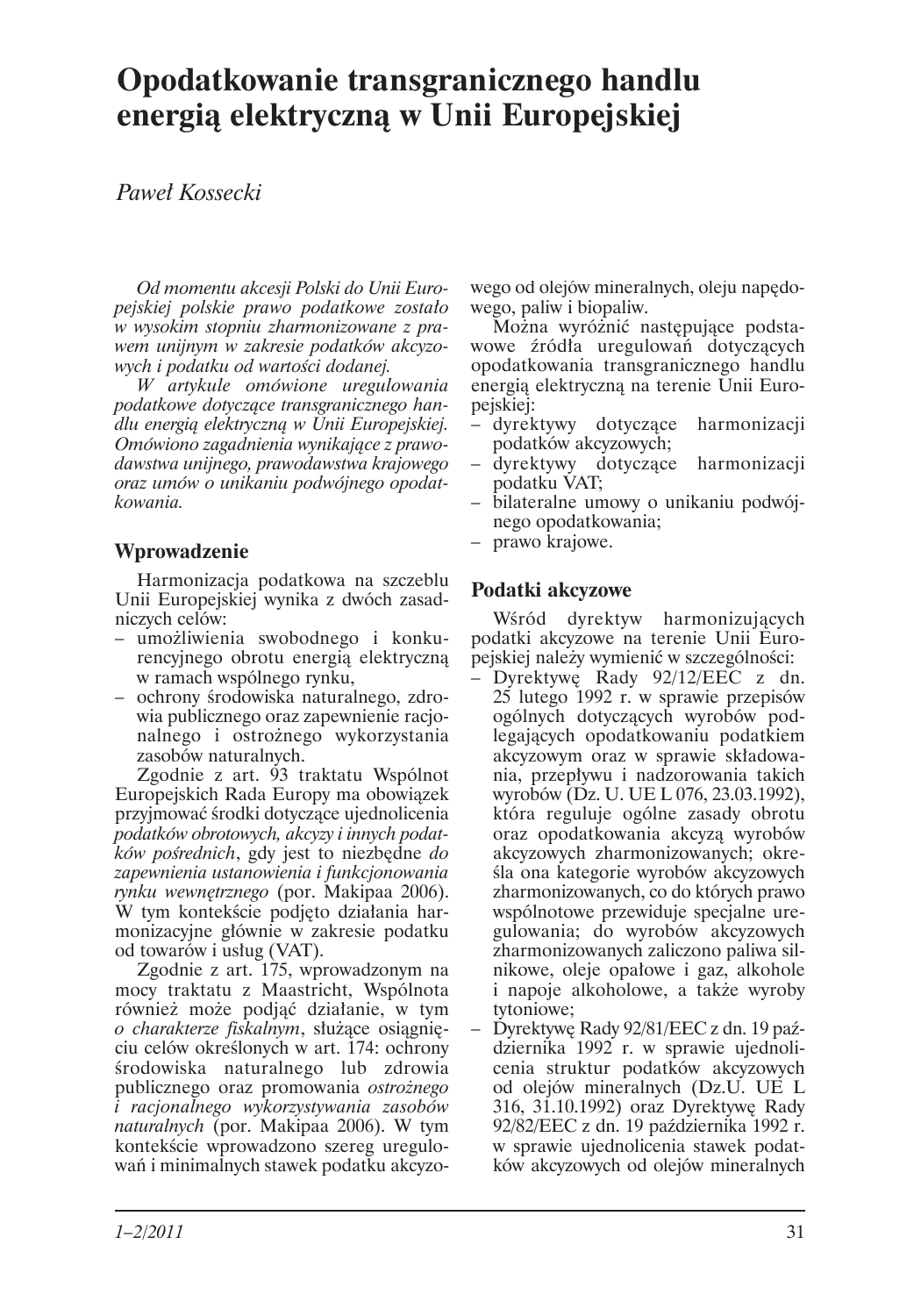(Dz.U. UE L 316, 31.10.1992); zgodnie z ww. dyrektywami każde państwo członkowskie jest zobowiazane do stosowania podatku akcyzowego od olejów mineralnych, które sa wykorzystywane jako paliwo silnikowe lub olej opałowy, z zastrzeżeniem określonych zwolnień; jednocześnie ustalono stawki minimalne ww. podatków;

- Dyrektywę Rady 2003/96/EC z dn. 27 października 2003 r. w sprawie restrukturyzacji wspólnotowych przepisów ramowych dotyczących opodatkowania produktów energetycznych i energii elektrycznej (Dz. U. UE L 283, 31.10.2003) dotycząca między innymi opodatkowania energii elektrycznej i produktów energetycznych innych niż oleje mineralne.

Do kwestii regulowanych przepisami krajowymi w zakresie podatków akcyzowych można zaliczyć obłożenie akcyza wyrobów niezharmonizowanych, ustalania stawek podatku akcyzowego w oparciu o wspólnotowe stawki minimalne, określenia szczegółowych warunków obowiązywania części zasad wspólnotowego systemu akcyzowego (Piotrowska 2004). Regulacie dotyczące wyrobów akcyzowych niezharmonizowanych nie mogą naruszać fundamentalnych swobód rynku wewnętrznego, w szczególności swobodnego przepływu towarów. W prawodawstwie polskim przepisy regulujące opodatkowanie podatkiem akcyzowym wyrobów niezharmonizowanych zawarte są w ustawie o podatku akcyzowym (Dz.U. z 26 stycznia 2004 r., nr 29, poz. 257 z późn. zm.), która definiuje wyroby akcyzowe niezharmonizowane jako wyroby akcyzowe inne niż te, które zaliczane są do wyrobów akcyzowych zharmonizowanych, m.in. energię elektryczną. (Piotrowska 2004).

## **Podatek VAT**

Zgodnie z art. 113 Ustawy o podatku od towarów i usług (Dz.U. z 11 marca 2004 r., nr 54, poz. 535 z późn. zm.) zwalnia się od podatku podatników, u których wartość sprzedaży opodatkowanej nie przekroczyła łącznie w poprzednim roku podatkowym kwoty 150 000 PLN.

Konieczności rejestracji do celów podatku VAT podlegają podmioty, które posiadają miejsce stałego zamieszkania lub siedzibę albo stałe miejsce prowadzenia działalności na tervtorium Polski. Stałe miejsce prowadzenia działalności gospodarczej oznacza, że podatnik może z danego miejsca kierować sprawami firmy, posiada stały personel, a także minimalne środki techniczne niezbędne do prowadzenia działalności gospodarczej.

Zgodnie z art. 22 ustawy o podatku od towarów i usług miejscem dostawy towarów jest w przypadku:

- 5) dostawy energii elektrycznej w systemie elektroenergetycznym do podmiotu będącego (...) podatnikiem podatku od wartości dodanej lub podatnikiem podatku o podobnym charakterze, którego głównym celem nabywania gazu w systemie gazowym lubi energii elektrycznej jest odprzedaż tych towarów w takich systemach i u którego własne zużycie takich towarów jest nieznaczne – miejsce, gdzie podmiot taki posiada siedzibę, a w przypadku posiadania stałego miejsca prowadzenia działalności, do którego dostarczane są te towary – miejsce, gdzie podmiot ten posiada stałe miejsce prowadzenia dziatalności, a w przypadku braku siedziby lub stałego miejsca prowadzenia dziatalności – miejsce stałego zamieszkania;
- 6) dostawy gazu w systemie gazowym lub energii elektrycznej w systemie elektroenergetycznym, jeżeli taka dostawa jest dokonywana do podmiotu innego niż podmiot, o którym mowa w pkt 5 – miejsce, w którym nabywca korzysta z tych towarów i je zużywa; jeżeli wszystkie te towary lub ich część nie są w rzeczywistości zużyte przez tego nabywcę, towary niezużyte uważa się za wykorzystane i zużyte w miejscu, w którym nabywca posiada siedzibę, a w przypadku posiadania stałego miejsca prowadzenia działalności, do którego dostarczane są te towary – miejsce, gdzie nabywca posiada stałe miejsce prowadzenia działalności, a w przypadku braku siedziby lub stałego miejsca prowadzenia dziatalności – miejsce stałego zamieszkania.

Zgodnie z art. 17 pkt. 1 w przypadku dostawy gazu w systemie gazowym lub energii elektrycznej w systemie elektroenergetycznym podatnikiem jest usługobiorca lub nabywca towarów (reverse charge *mechanism*).

Powyższe przepisy dokonują harmonizacji polskich przepisów z przepisami VI dyrektywy. Zgodnie z art. 8 (1) Dyrek-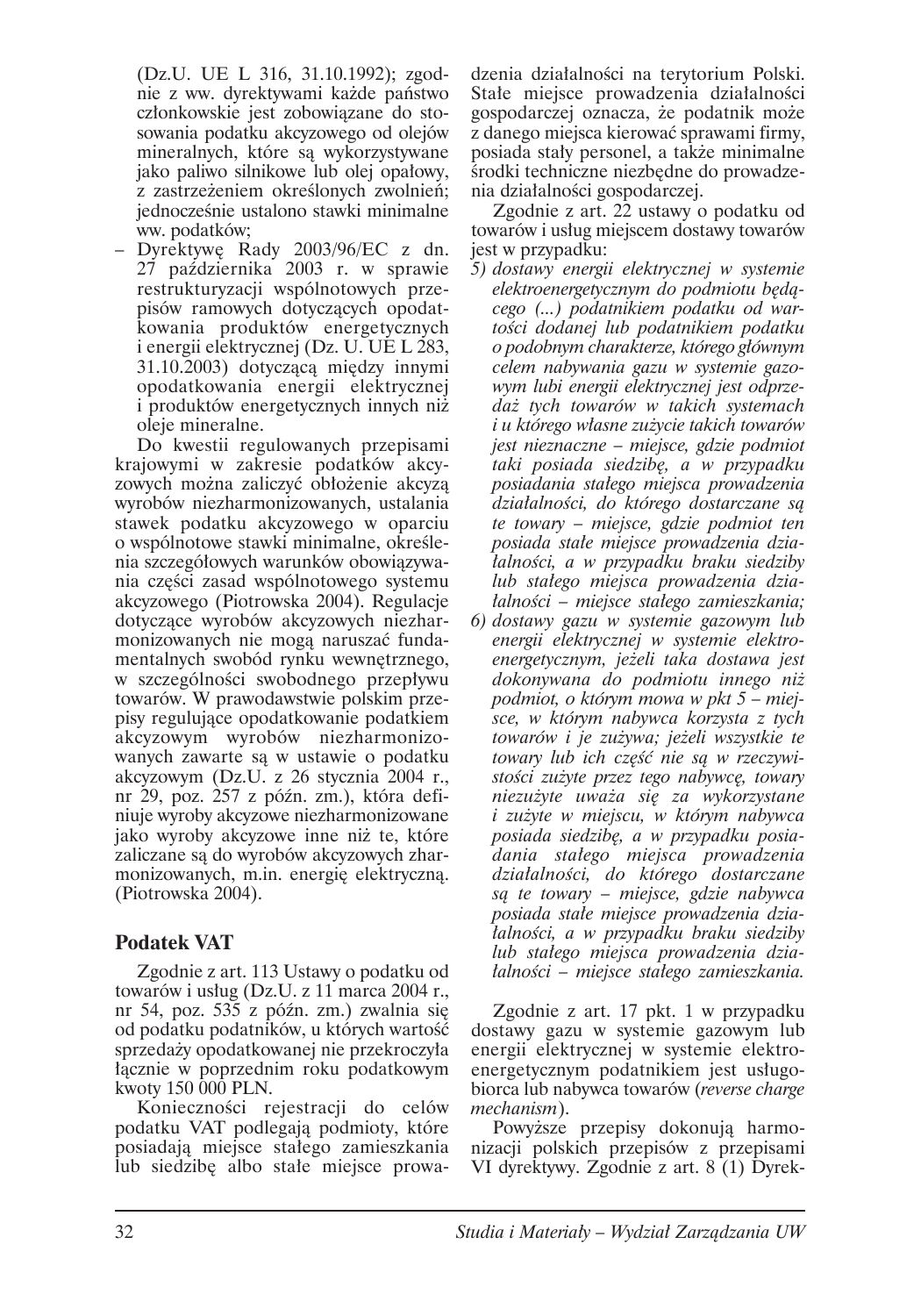tvwv 2003/92/EC (Dz.U. UE L 260, 11.10.2003), zmieniającym art. 8 dyrektywy 77/388/EEC w sprawie harmonizacji przepisów państw członkowskich dotyczących podatków obrotowych – wspólny system podatku od wartości dodanej: ujednolicona podstawa wymiaru podatku (Dz.U. UE L 145, 13.6.1977), energia elektryczna i gaz do celów podatku VAT traktowane sa jako towary i zgodnie z tym miejsce ich dostawy w odniesieniu do transakcji transgranicznych jest określane następująco:

d) w przypadku dostawy gazu poprzez system dystrybucji gazu ziemnego lub dostawy energii elektrycznej do pośrednika podlegającego opodatkowaniu: miejsce, w którym pośrednik podlegający opodatkowaniu założył swoje przedsiębiorstwo lub ma stałe miejsce prowadzenia działalności, do którego dostarczane są te towary, lub, w przypadku braku takiego miejsca lub przedsiębiorstwa, jego miejsce stałego pobytu lub miejsce, w którym zazwyczaj przebywa.

"Pośrednik podlegający opodatkowaniu"; do celów niniejszego przepisu oznacza podatnika, którego główną działalnością w odniesieniu do zakupu gazu i energii elektrycznej jest odsprzedaż takich produktów i którego własna konsumpcja tych produktów jest nieznaczna.

e) w przypadku dostawy gazu poprzez system dystrybucji gazu ziemnego lub dostawy energii elektrycznej, jeżeli taka dostawa nie jest objęta lit. d): miejsce, w którym klient dokonuje eksploatacji i konsumpcji tych towarów. Jeżeli wszystkie towary lub ich część nie są w rzeczywistości konsumowane przez tego klienta, towary nieskonsumowane uważa się za używane i skonsumowane w miejscu, w którym założył swoje przedsiębiorstwo lub ma stałe miejsce prowadzenia działalności, do którego dostarczane są towary. W przypadku braku takiego miejsca prowadzenia działalności lub stałego przedsiębiorstwa, uważa się, że konsument eksploatował *i* skonsumował towary w miejscu stałego pobytu lub miejscu, w którym zazwyczaj przebywa.

Jednocześnie zgodnie z art. 195 w połaczeniu z art. 38 i 39 Dyrektywy 2006/112/WE z dnia 28 listopada 2006 r. w sprawie wspólnego systemu podatku od wartości dodanej (Dz. U. UE L 347, 11.12.2006), w przypadku wewnątrzwspólnotowej dostawy towarów lub importu towarów do pośrednika podlegającego opodatkowaniu podatnikiem jest usługobiorca lub nabywca towarów.

Zgodnie z zacytowanymi przepisami prawa krajowego i wspólnotowego transgraniczna dostawa energii elektrycznej do pośrednika podlegającego opodatkowaniu na terenie RP nie wymaga konieczności rejestrowania się do celów podatku VAT na terenie RP ze wzgledu na przeniesienie obowiązku podatkowego na odbiorcę.

#### **Podatek dochodowy** od osób prawnych

Zgodnie z art. 93 traktatu Wspólnot Europejskich harmonizacja ustawodawstwa krajów członkowskich dotyczy zasadniczo podatków obrotowych i akcyzowych. Ze względu na mniejszy wpływ na funkcjonowanie wspólnego rynku podatki dochodowe nie podlegały w ramach wspólnoty tak silnej harmonizacji. W szczególności brak jest przepisów szczegółowych istotnie wpływających na transgraniczny handel energią elektryczną.

Silniejsze implikacje dla omawianego zagadnienia wynikają z podpisanych przez Polskę bilateralnych umów o unikaniu podwójnego opodatkowania, które zawarto praktycznie ze wszystkimi krajami UE. Podpisane porozumienia zostały opracowane na podstawie umowy modelowej OECD. Poniżej starano się odpowiedzieć na pytanie, w jaki sposób postanowienia umów o unikaniu podwójnego opodatkowania i prawa krajowego wpływają na opodatkowanie transgranicznego handlu energia elektryczna.

Podstawowym warunkiem dostawy energii elektrycznej podmiotom zarejestrowanym na terenie RP jest uzyskanie stosownej koncesji. Zgodnie z art. 32 Ustawy prawo energetyczne (Dz.U. z 10 kwietnia 1997 r., nr 54, poz. 348 z późn. zm.) uzyskania koncesii wymaga prowadzenie następującej działalności gospodarczej:

- 3) przesyłania lub dystrybucji paliw lub energii, z wyłączeniem: dystrybucji paliw gazowych w sieci o przepustowości poniżej 1 MJ/s oraz przesyłania lub dystrybucji ciepła, jeżeli łączna moc zamówiona przez odbiorców nie przekracza 5 MW.
- 4) obrotu paliwami lub energią, z wyłączeniem:
	- a) obrotu paliwami stałymi, obrotu energią elektryczną za pomocą instalacji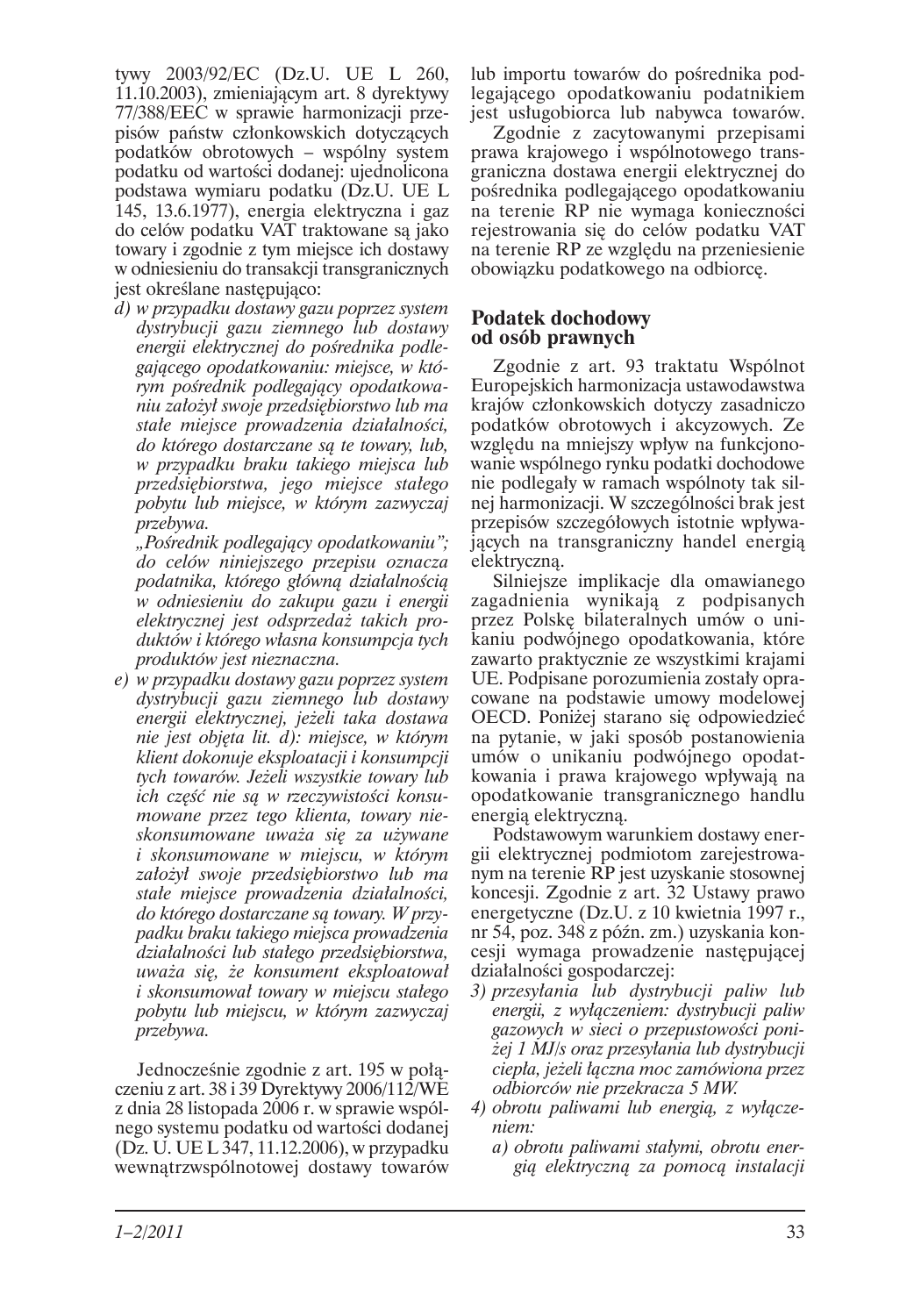o napieciu poniżej 1 kV bedacej własnością odbiorcy, obrotu paliwami gazowymi, jeżeli roczna wartość obrotu nie przekracza równowartości 100 000 euro, obrotu gazem płynnym, jeżeli roczna wartość obrotu nie przekracza równowartości 10 000 euro oraz obrotu ciepłem, jeżeli moc zamówiona przez odbiorców nie przekracza 5 MW,

b) obrotu paliwami gazowymi lub energią elektryczną dokonywanego na giełdzie towarowej w rozumieniu przepisów ustawy z dnia 26 października 2000 r. o giełdach towarowych lub rynku organizowanym przez podmiot prowadzący na tervtorium Rzeczypospolitei Polskiej rynek regulowany w rozumieniu przepisów ustawy z dnia 29 lipca 2005 r. o obrocie instrumentami finansowymi przez towarowe domy maklerskie lub domy maklerskie prowadzące działalność maklerska w zakresie obrotu towarami giełdowymi oraz przez spółkę prowadzaca giełde towarowa, giełdowa izbe rozrachunkowa lub Krajowy Depozyt Papierów Wartościowych S.A., nabywające paliwa gazowe lub energię elektryczna, z tytułu realizacji zadań określonych w ustawie z dnia 26 października 2000 r. o giełdach towarowych.

Zgodnie z art. 33 ustawy koncesja może zostać wydana podmiotowi, który spełnia następujące warunki:

- 1) ma siedzibę lub miejsce zamieszkania na terytorium państwa członkowskiego Unii Europejskiej, Konfederacji Szwajcarskiej lub państwa członkowskiego Europejskiego Porozumienia o Wolnym  $Handlu$  (*EFTA*) – *strony* umowy o Europejskim Obszarze Gospodarczym;
- 2) dysponuje środkami finansowymi w wielkości gwarantującej prawidłowe wykonywanie działalności bądź jest w stanie udokumentować możliwości ich pozyskania;
- 3) ma możliwości techniczne gwarantujące prawidłowe wykonywanie działalności;
- 4) zapewni zatrudnienie osób o właściwych kwalifikacjach zawodowych (...).

Zgodnie z postanowieniami konwencji modelowej OECD osoba prawna podlega ograniczonemu obowiązkowi podatkowemu na terenie RP w przypadku, gdy posiada stałe przedstawicielstwo. Zgodnie z postanowieniami konwencji modelowej możliwe jest uzyskanie i posiadanie koncesji na obrót energią elektryczną bez konieczności tworzenia w Polsce stałego przedstawicielstwa

i podlegania pod ograniczony obowiązek podatkowy w związku z dochodami uzyskiwanymi z tytułu dostarczania energii elektrycznej podmiotom mającym siedzibę na terenie RP. Posiadanie licencji nie prowadzi do konieczności płacenia podatku dochodowego od osób prawnych w RP.

Zgodnie z art. 3 pkt. 2 Ustawy o podatku dochodowym od osób prawnych (Dz.U. z 10 marca 1992 r., nr 21, poz. 86 z późn. zm.) podatnicy, jeżeli nie mają na terytorium Rzeczypospolitej Polskiej siedziby lub zarzadu, podlegaja obowiązkowi podatkowemu tvlko od dochodów, które osiagaja na terytorium Rzeczypospolitej Polskiej.

Zgodnie z art. 4a ustawy o podatku dochodowym od osób prawnych zagraniczny zakład oznacza:

- a) stałą placówkę, poprzez którą podmiot mający siedzibę lub zarząd na terytorium jednego państwa wykonuje całkowicie lub częściowo działalność na terytorium innego państwa, a w szczególności oddział, przedstawicielstwo, biuro, fabrykę, warsztat albo miejsce wydobywania bogactw naturalnych,
- c) osobe, która w imieniu i na rzecz podmiotu mającego siedzibę lub zarząd na terytorium jednego państwa działa na terytorium innego państwa, jeżeli osoba ta ma pełnomocnictwo do zawierania w jego imieniu umów i pełnomocnictwo to faktycznie wykonuje – chyba że umowa o unikaniu podwójnego opodatkowania, której stroną jest Rzeczpospolita Polska, stanowi inaczej;

Ze względu na zawarty w art. 91 Konstytucji RP (Dz.U. z 4 lutego 1997 r., nr 78, poz. 483) prymat umów międzynarodowych ratyfikowanych przez Rzeczpospolitą Polską, zapisy art. 3 UPDOP należy analizować w połączeniu z zawartymi z krajami Unii Europejskiej, EFTA i Konfederacja Szwajcarską umowami o unikaniu podwójnego opodatkowania.

Jednocześnie komentarz do konwencji modelowej OECD jest powszechnie uznawany przez organy podatkowe za wykładnie prawa w zakresie stosowania umów o unikaniu podwójnego opodatkowania (por. interpretacja indywidualna nr IPPB5/423-272/09-4/PS, Tkaczyk, Zdyb 2006).

- Zgodnie z art. 7 konwencji modelowej
- 1. Zyski przedsiębiorstwa Umawiającego się Państwa podlegają opodatkowaniu tylko w tym Państwie, chyba że przedsiębiorstwo prowadzi działalność w drugim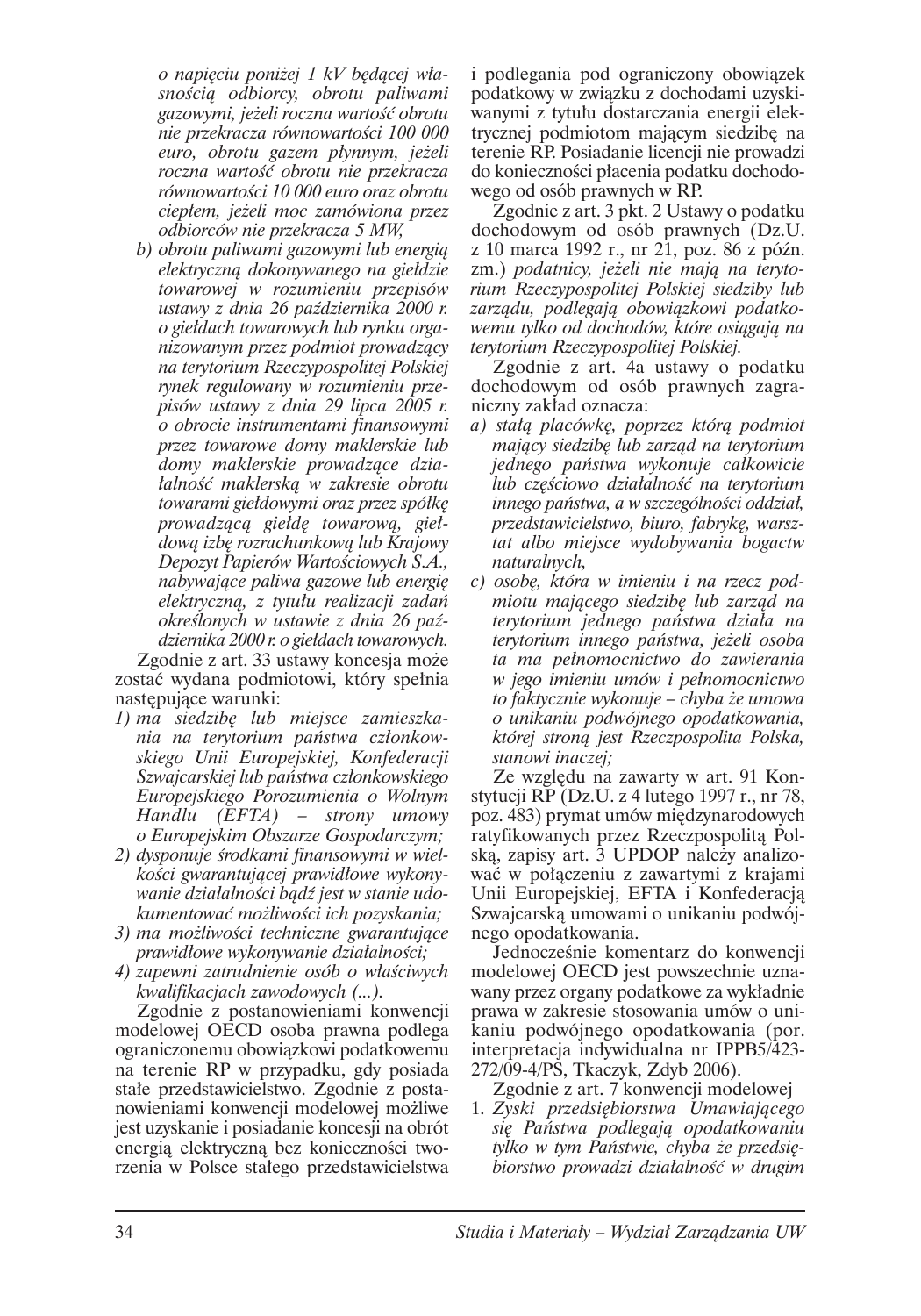Umawiającym się Państwie przez położony tam zakład. Jeżeli przedsiębiorstwo wykonuje działalność w ten sposób, zyski przedsiębiorstwa mogą być opodatkowane w drugim Państwie, jednak tylko w takiej mierze, w jakiej mogą być przypisane temu zakładowi.

Art. 5 konwencji modelowej definiuje zakład jako:

- a) miejsce zarządu,
- b) filie,
- $c)$  biuro,
- $d)$  zakład fabryczny,
- e) warsztat oraz
- f) kopalnie, źródło ropy naftowej lub gazu, kamieniołom albo inne miejsce wydobywania zasobów naturalnych.
- "Zakładu" nie stanowią natomiast:
- a) użytkowane placówki, które służą wyłącznie do składowania, wystawiania albo wydawania dóbr lub towarów należących do przedsiebiorstwa;
- b) utrzymywanie zapasów dóbr albo towarów przedsiebiorstwa wyłacznie dla składowania, wystawiania lub wydawania:
- c) utrzymywanie zapasów dóbr albo towarów należących do przedsiębiorstwa wyłącznie w celu obróbki lub przerobu przez inne przedsiębiorstwo;
- d) stałe placówki utrzymywane wyłącznie w celu zakupu dóbr lub towarów albo w celu zbierania informacji dla przedsiębiorstwa:
- e) stałe placówki utrzymywane wyłącznie dla celów reklamy, dla dostarczania informacji, prowadzenia badań naukowych albo wykonywania podobnej działalności mającej przygotowawczy lub pomocniczy charakter;
- f) prowadzenie przez przedsiębiorstwo Umawiającego się Państwa placówki montażowej w drugim Umawiającym się Państwie w związku z dokonywaną przez to przedsiębiorstwo dostawą maszyn lub urządzeń dla drugiego Umawiającego się Państwa:
- g) utrzymywanie stałej placówki wyłącznie w celu wykonywania jakiegokolwiek połączenia rodzajów działalności wymienionych pod literami od a) do f), jednak pod warunkiem, że całkowita działalność tej placówki, wynikająca z takiego połączenia rodzajów działalności, ma przygotowawczy lub pomocniczy charakter.

(...) jeżeli osoba, z wyjątkiem niezależnego przedstawiciela (...) działa w imieniu przedsiębiorstwa i osoba ta posiada pełnomocnic-

two do zawierania umów w Umawiajacym sie Państwie w imieniu przedsiebiorstwa, *i* pełnomocnictwo to w tym Państwie zwykle wykonuje, uważa się, że przedsiębiorstwo to posiada zakład w tym Państwie w zakresie prowadzenia każdego rodzaju działalności, który osoba ta podejmuje dla przedsiebiorstwa, chyba że czynności wykonywane przez te osobe (...) sa takimi rodzajami działalności, które – gdyby były wykonywane za pośrednictwem stałej placówki – nie powodowałyby uznania tej placówki za zakład na podstawie postanowień niniejszego ustępu.

Nie bedzie sie uważać, że przedsiebiorstwo posiada zakład w jednym z Umawiających się Państw tylko z tego powodu, że wykonuje ono tam czynności przez maklera, generalnego przedstawiciela handlowego albo każdego innego niezależnego przedstawiciela, pod warunkiem że te osoby działają w ramach swojej zwykłej działalności.

Zgodnie z art. 9 ust. 1 UPDOP zakład zobowiązany jest do prowadzenia ewidencji rachunkowej, zgodnie z odrebnymi przepisami, w sposób zapewniający określenie wysokości dochodu (straty), podstawy opodatkowania i wysokości należnego podatku oraz określenie odpisów amortyzacyjnych. Jeżeli określenie dochodu na podstawie ww. ewidencji rachunkowej nie jest możliwe, to zgodnie z art. 9 ust. 2a UPDOP u podatników objętych ograniczonym obowiązkiem podatkowym, dochód zostanie określony w drodze oszacowania, z zastosowaniem wskaźnika dochodu w stosunku do przychodu w wysokości:

- 1)  $5\%$  z działalności w zakresie handlu hurtowego lub detalicznego,
- 2) 10% z działalności budowlanej lub montażowej albo w zakresie usług transportowych,
- 3)  $60\%$  z działalności w zakresie pośrednictwa, jeżeli wynagrodzenie jest określone w formie prowizji,
- 4)  $80\%$  z działalności w zakresie usług adwokackich lub rzeczoznawstwa,
- 5)  $20\%$  z pozostałych źródeł przychodów.

Należy zauważyć, że przepisy UPDOP, umów o unikaniu podwójnego opodatkowania oraz prawa energetycznego umożliwiają uzyskanie koncesji oraz transgraniczną dostawę energii elektrycznej odbiorcom, w szczególności pośrednikom podlegającym opodatkowaniu, bez konieczności rejestrowania zakładu w rozumieniu UPDOP i umów o unikaniu podwójnego opodatkowania, co umożliwia prowadze-